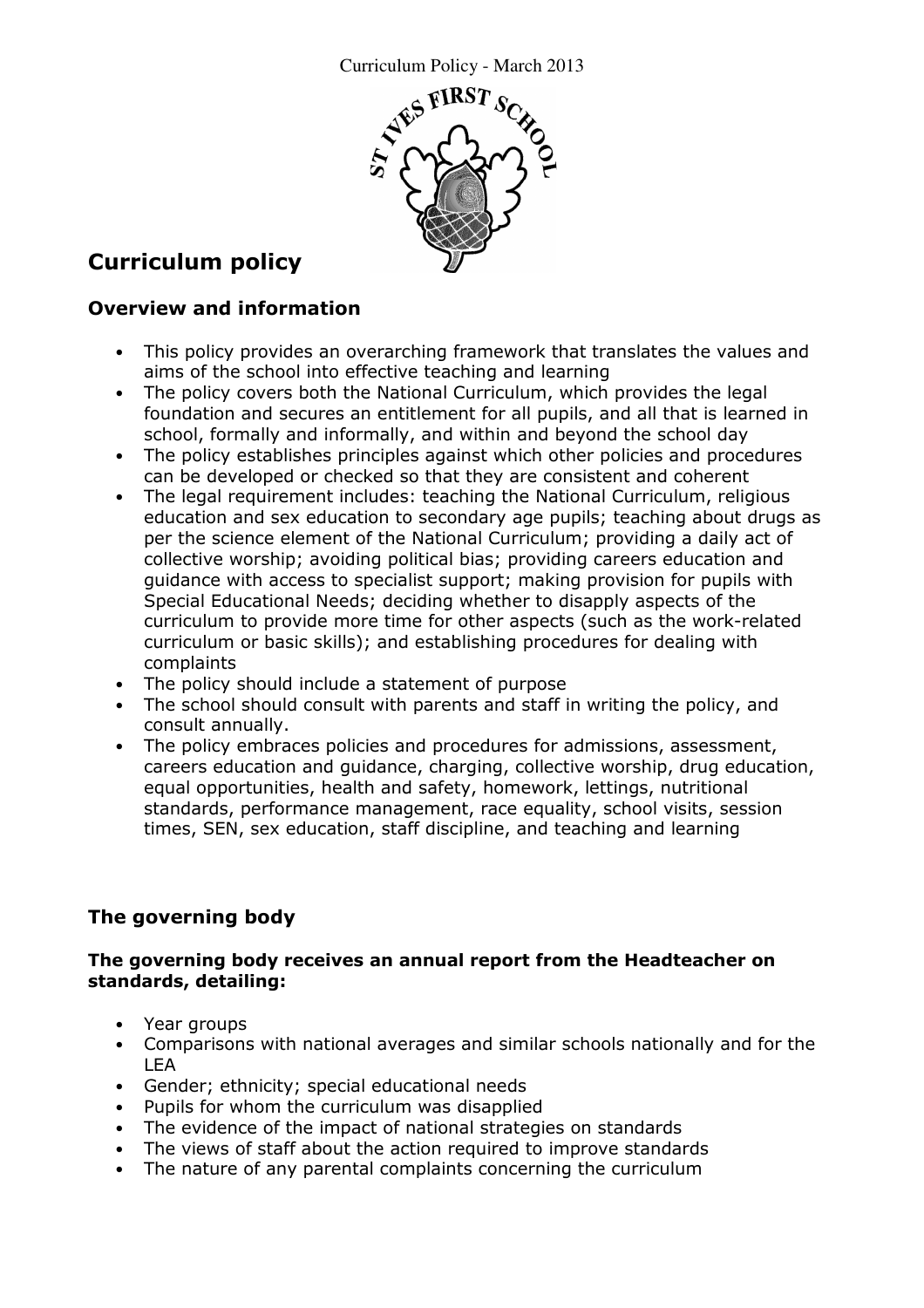## Curriculum policy

All children have a right to a broad, balanced and relevant education which provides continuity and progression and takes individual differences into account. Work in school should be planned to meet the requirements of the national Curriculum

### The school aims to:

- Cater for the needs of individual children of both sexes from all ethnic and social groups, including the most able and those who are experiencing learning difficulties
- Facilitate children's acquisition of knowledge, skills and qualities which will help them to develop intellectually, emotionally, socially, physically, morally and aesthetically, so that they may become independent, responsible, useful, thinking, confident and considerate members of the community
- Create and maintain an exciting and stimulating learning environment
- Ensure that each child's education has continuity and progression
- Ensure that there is a match between the child and the tasks s/he is asked to perform
- Provide a broad and balanced curriculum
- Recognise the crucial role which parents play in their children's education and make every effort to encourage parental involvement in the educational process
- Treat children in a dignified way

### We aim that all children should

- Learn: to be adaptable; how to solve problems in a variety of situations; how to work independently and as members of a team
- Develop the ability to make reasoned judgements and choices, based on interpretation and evaluation of relevant information from a variety of sources
- Be happy, cheerful and well balanced
- Be enthusiastic and eager to put their best into all activities
- Begin acquiring a set of moral values, such as honesty, sincerity, personal responsibility, on which to base their own behaviour
- Be expected to behave in a dignified and acceptable way and learn to become responsible for their actions
- Care for and take pride in their school
- Develop tolerance, respect and appreciation of the feelings and capabilities of others in an unbiased way
- Develop non-sexist and non-racist attitudes
- Know how to think and solve problems mathematically in a variety of situations using concepts of number, algebra, measurement, shape and space, and handling data
- Be able to listen and read for a variety of purposes and be able to convey their meaning accurately and appropriately through speech and writing for a variety of purposes
- Develop an enquiring mind and scientific approach to problems
- Have an opportunity to solve problems using technological skills
- Be capable of communicating their knowledge and feelings through various art forms including art/craft, music, drama and be acquiring appropriate techniques which will enable them to develop their inventiveness and creativity